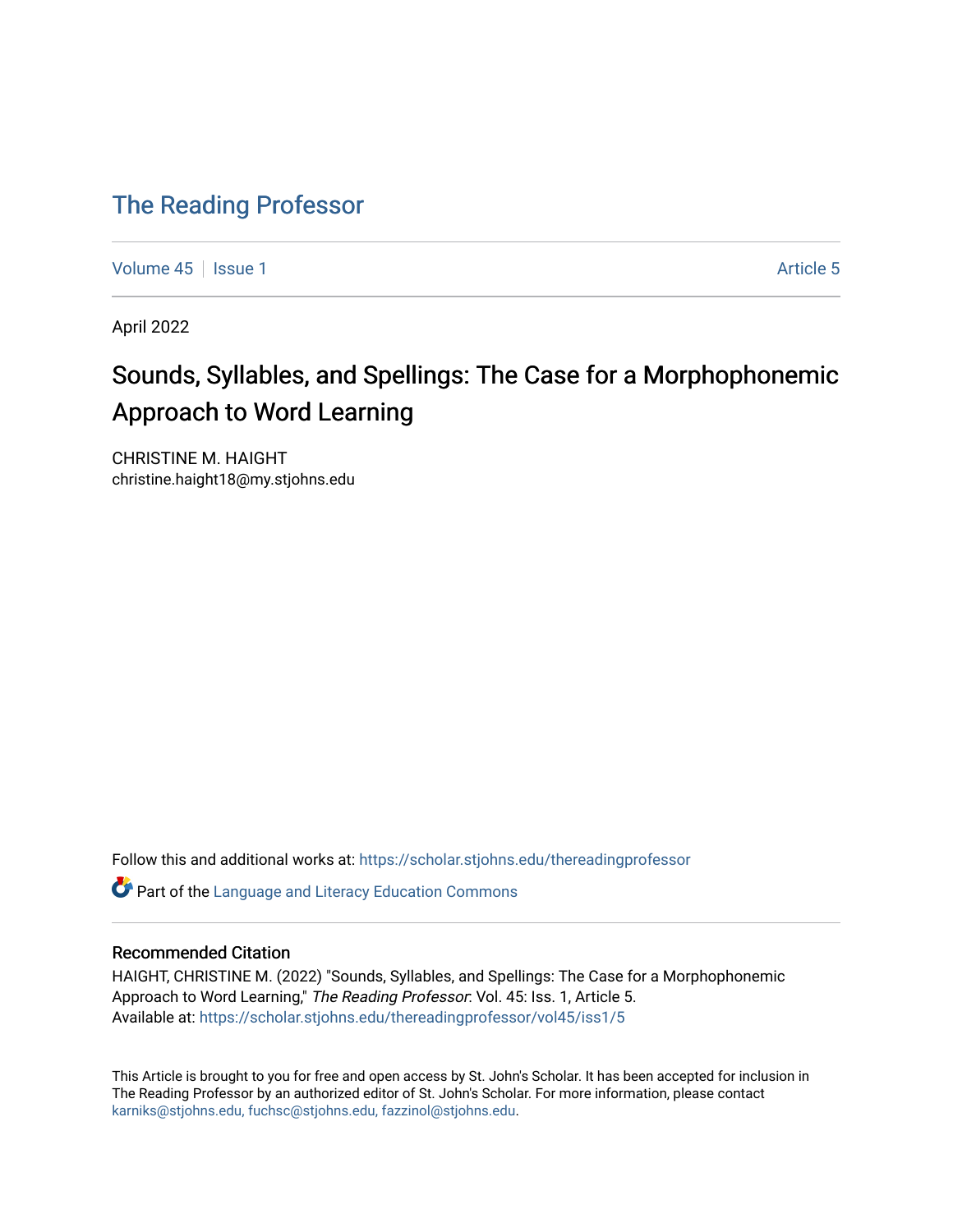# **Sounds, Syllables, and Spellings: The Case for a Morphophonemic Approach to Word Learning**

#### **Christine M. Haight**

#### **St. John's University**

#### **Author's Note**

**Christine M. Haight** is a doctoral student of Literacy in the School of Education at St. John's University, Queens, NY. She has several earned graduate degrees in education and has been employed in the public school system for almost thirty years. She currently works as a reading and writing specialist and has prior secondary level teaching experience in special education and English. She is a qualified examiner for the identification of educational disabilities. Her research and professional interests include literacy interventions for adolescents, special education law, special education evaluation, and adolescent motivation in education.

#### **Abstract**

This exploratory article examines some current practices associated with systematic phonics instruction and the challenges associated with such practices as identified in the literature. Morphological instruction, having been found to benefit students with reading and spelling difficulties, strengthens arguments in favor of morphophonemic approaches such as Structured Word Inquiry (SWI). SWI is presented as an instructional approach that gives teachers and students an additional perspective to consider in the teaching and learning of word meanings, word reading, and spelling. SWI is presented as a morphophonemic approach to word analysis that reveals the logic of English spelling and its role in the prioritization and preservation of meaning. Viewed through the lens of critical literacy, SWI interrogates the prioritization of phonics over meaning-based approaches as well as the power dynamics associated with teacher-centered instruction. The multiplicity that is a hallmark of critical literacy applies to SWI's multiple dimensions of morphology, phonology, and etymology, all of which interact in the process of learning to spell, read, and define words. SWI has been postulated to enhance student motivation for word learning, so its potential utility for fostering literacy development in adolescent struggling readers is considered.

*Keywords:* systematic phonics, syllable division, alphabetics, spelling, morphology, morphophonemic approach, adolescent struggling readers, Structured Word Inquiry, motivation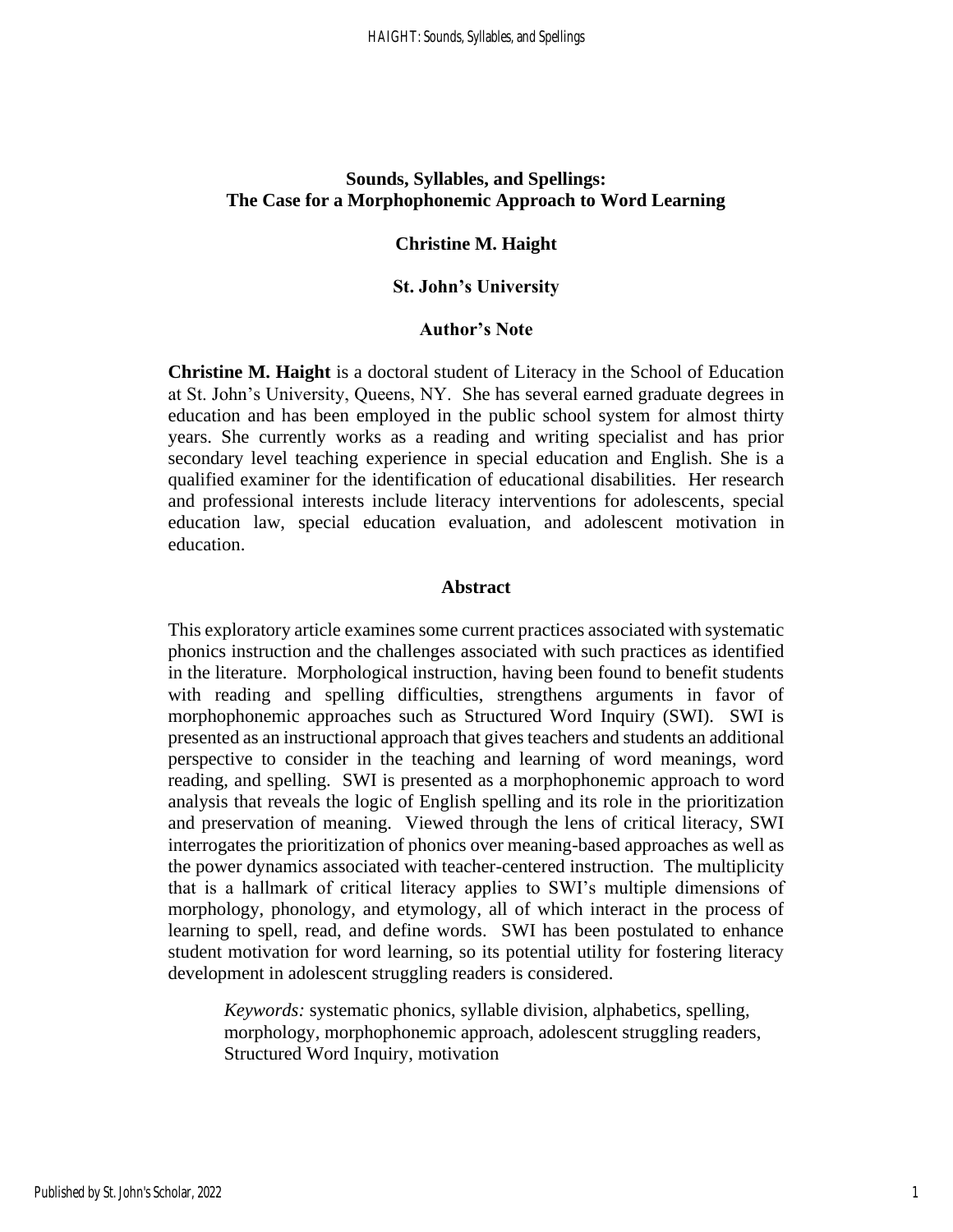# Sounds, Syllables, and Spellings: The Case for a Morphophonemic Approach to Word Learning

This exploratory article examines differing perspectives toward teaching basic reading skills to students beyond the elementary grades for whom reading and spelling continue to be a struggle, whether due to disability (e.g., dyslexia) or otherwise. The first part of this article discusses some common assumptions and practices associated with systematic phonics instruction. It explores historical and current perspectives regarding associated instructional practices such as syllable division; the positioning of morphological instruction as secondary to phonics; the practice of labeling some words as irregular, or exceptions to the rules of pronunciation or syllabication; and insufficient emphasis on spelling. Possible reasons for considering instructional alternatives are offered. Also noted are (1) a challenge to the assertion that English is a purely alphabetic language; and (2) the counterview that English is a morphophonemic language, the spelling of which represents not only sound, but importantly, meaning.

The second part of this article discusses the morphophonemic nature of English spelling and how this understanding of spelling potentially empowers educators with an additional vantage point from which to guide students through a process of inquiry in order to develop vocabulary, word reading, and spelling skills. Although systematic phonics programs may include morphology and spelling, the priority and emphasis tend to be phonics. Morphological approaches place greater—and earlier—emphasis on spelling (i.e., orthography) and its inherently logical, meaningful nature. Discussed are morphological instruction in general and Structured Word Inquiry (SWI; Bowers & Kirby, 2010) in particular. Although the body of efficacy research on SWI is small, and more research is needed, its logic renders it worthy of consideration as an approach to teaching spelling and morphology that supports growth in literacy skills. Finally, as a method of inquiry in which both teacher and learner investigate the etymological, morphological, and phonological aspects of words together, SWI—when viewed through a lens of critical literacy—may be seen as a challenge to the power dynamics of teachercentered instruction and the positioning of phonics first.

Nothing in this article should be construed as dismissing the importance of alphabetics, phonics, or a knowledgeable teacher; each plays a role in helping students develop literacy skills. Rather, this article is an examination of the practicality of certain longstanding practices associated with systematic phonics instruction, especially with older struggling readers and spellers. Also, it is an exploration of the possibility SWI holds as an alternative approach to fostering literacy development and motivation in adolescents whose basic reading challenges persist despite systematic phonics instruction.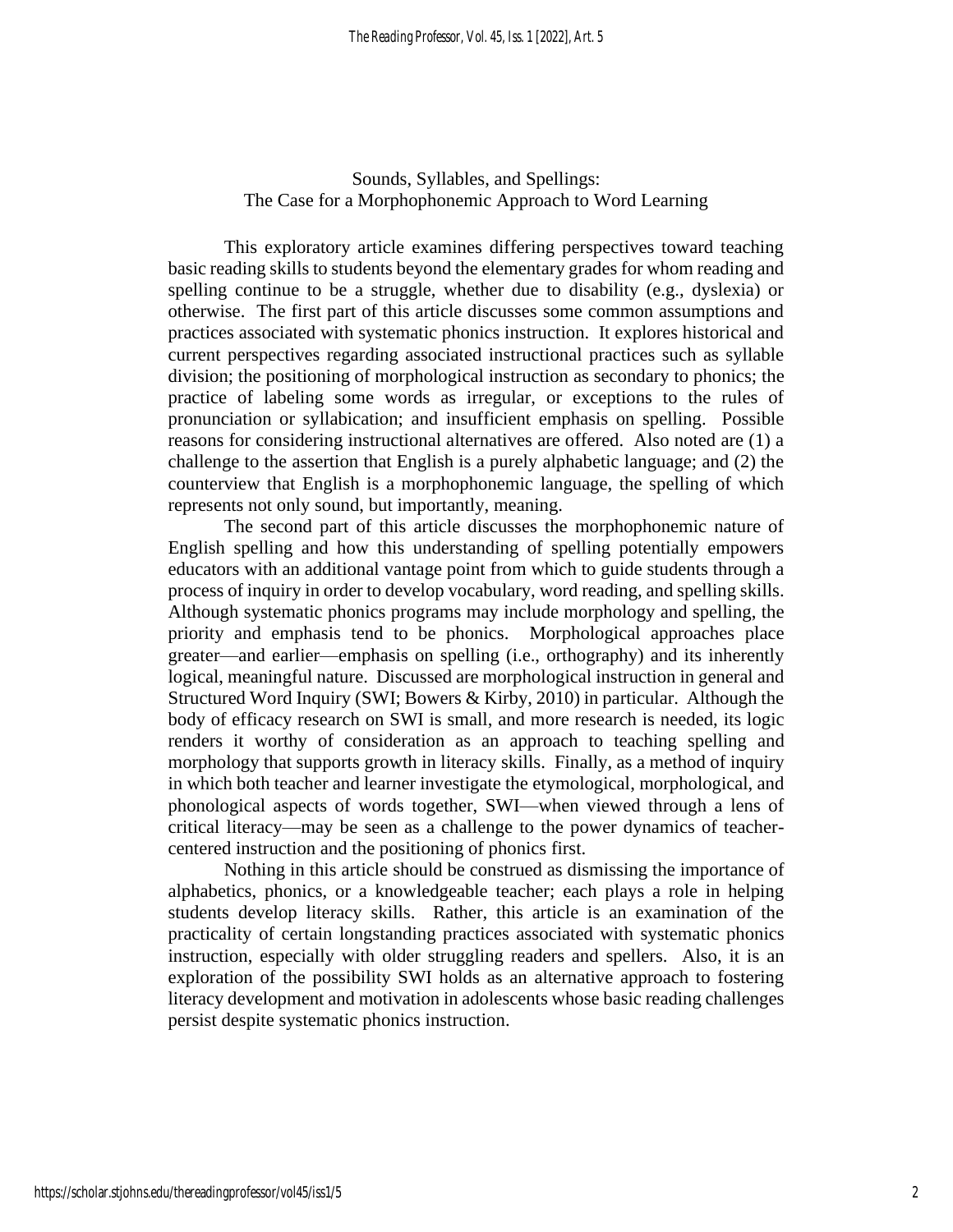#### **Part I. Concerns and Considerations Around Common Practices**

#### **Systematic Phonics Instruction**

The Report of the National Reading Panel (National Institute of Child Health and Human Development [NICHHD], 2000) defined systematic phonics instruction as "a way of teaching reading that stresses the acquisition of letter-sound correspondences and their use to read and spell words" (p. 2-89). Systematic phonics programs vary in their approaches, but all follow a planned sequence of phonics concepts to be taught explicitly and systematically, and all share a common goal of helping learners gain sufficient command of the alphabetic code. The focus of systematic phonics is to help students learn the alphabetic system through explicit instruction and to enable students to apply letter-sound knowledge, also known as grapheme-phoneme correspondences (GPCs), to the decoding of unfamiliar words and to the automatic and accurate recognition and reading of familiar words. Systematic phonics aims to help both beginning and struggling readers (National Institute of Child Health and Human Development [NICHHD], 2000).

Some concerns about systematic phonics may be found in the literature. For example, Bowers and Bowers (2017) argued that systematic phonics does not give sufficient attention to the morphophonemic, as opposed to the alphabetic, nature of English spelling. They suggested also that instruction should target the strengths of struggling readers rather than their phonological processing weaknesses (Bowers & Bowers, 2017). Kearns (2020) noted that phonics instruction is important for learning GPCs but that no guidance exists regarding the extent to which they should be taught and at what point such instruction should stop. Kearns (2020) noted also that instruction in syllable division patterns persists, not because of scientific evidence of its efficacy, but because of its association with systematic phonics and the science of reading, and because of its longstanding history in the teaching of students with dyslexia. Cooke (2011) wrote that syllable instruction persists despite lack of supporting research evidence.

# *Syllable Division*

Remedial strategies for teaching students who struggle to decode words often involve instruction in syllable division patterns (i.e., syllabification, syllabication) as part of systematic phonics instruction. The syllable division strategy aims to guide readers in the identification of a word's VC [vowel-consonant] structure, allowing them to apply an associated syllable division pattern in order to divide the word into syllables, pronounce the vowel, read each syllable, and ultimately read the word (Kearns, 2020). However, the extent to which vowels make their expected sounds based on syllable patterns is a concern associated with this strategy. Even so, syllable division is taught within Orton-Gillingham approaches used to teach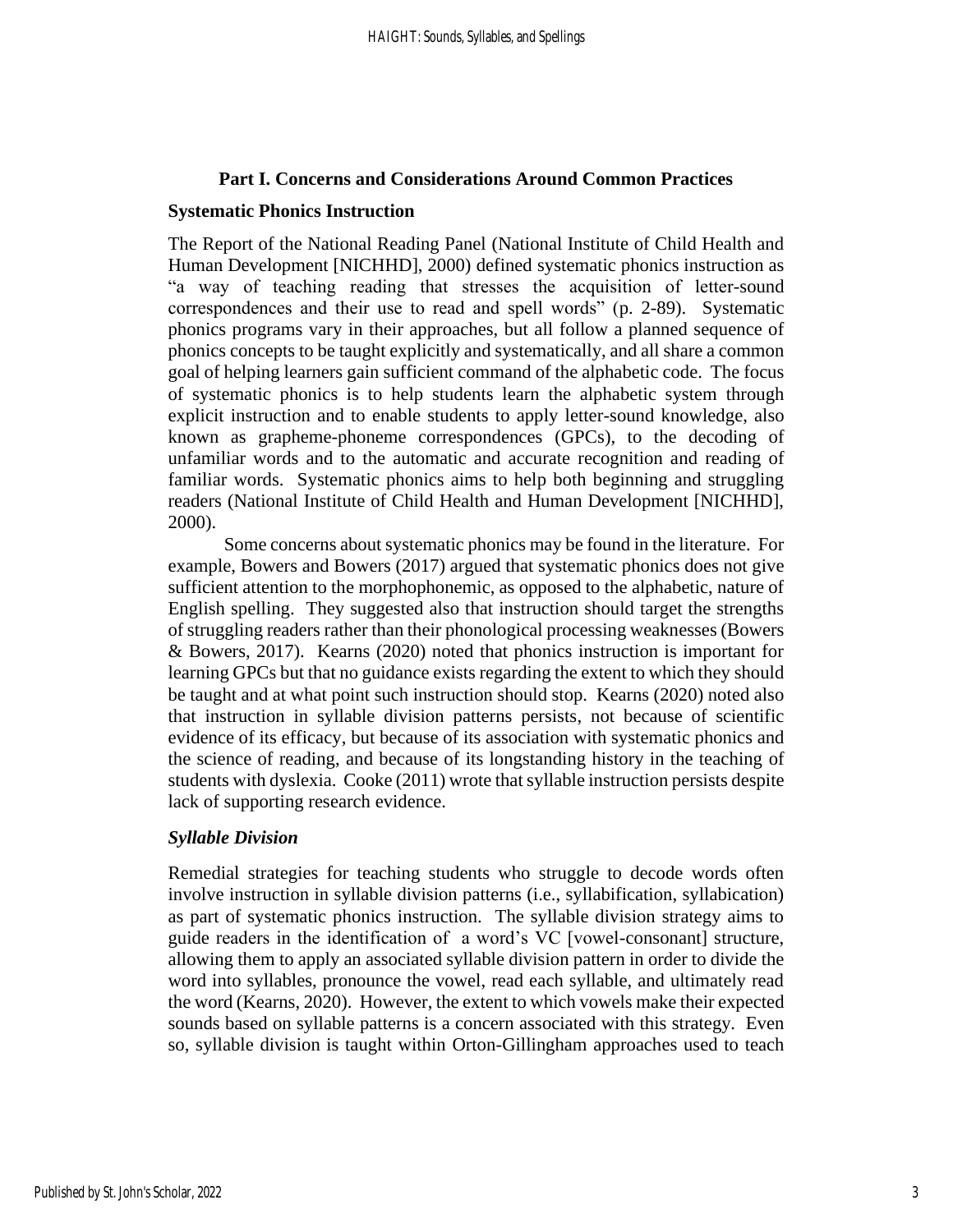reading to students with disabilities (e.g., dyslexia) and is included among educational practice standards at state and national levels, despite the scarcity of studies on the extent to which the syllable division patterns are consistently reliable indicators of vowel sounds (Kearns, 2020).

Fifty years ago, the research Groff (1971a) reviewed in his monograph indicated that instruction in syllable division in accordance with dictionary syllabication rules did not consistently lead to greater gains in reading and spelling than the absence of such instruction. Most phonics writers and educationists advised teachers to teach dictionary syllabication as a means of helping children learn to read and spell despite lack of linguistic evidence to support dictionary syllabication for this purpose (Groff, 1972b). Cooke's (2011) review of Groff's (1971a) monograph forty years later noted that syllable instruction persists in approaches associated with science based reading instruction and multisensory structured language education, despite absence of direct support for its efficacy.

**Syllables.** Linguists understand the nature of syllables differently from the way phonics writers, educationists, and teachers do (Groff, 1971a). Phonetic, phonological, and phonics-based syllables differ from one another (Cooke, 2011), so there is a problem of definitional differences. Although linguists vary among themselves in their understandings of the nature of the syllable, they do agree on several aspects, including that syllables—not phonemes—are the irreducible units of speech sounds; that only certain combinations of consonant and vowel phonemes are allowed in English syllables; and that the English language is stressed timed, with stressed syllables alternating with unstressed syllables (Groff, 1971a). In contrast, teachers and educationists are said to view syllables as units of writing (Groff, 1971a; see also Cooke, 2011), as well as units of speech or units of pronunciation (Cooke, 2011). Despite consideration of the syllable as a unit of speech, instructional emphasis tends to be on visual indicators of syllable count, type, and division points in printed words (Cooke, 2011).

Although the extent to which syllable division improves reading and spelling has been questioned (e.g., Groff, 1971a, 1971b; Cooke, 2011; Kearns, 2020), the importance of syllables themselves continues to be recognized. Syllables themselves are distinct from the practice of syllable division (Bowers, n.d.). Syllables are fundamental in that they arrange phonemes in ways that allow them to be spoken. A sense of syllables aids oral language development in that learning to speak necessitates awareness of syllable stress (Groff, 1971a). Syllables may be important to English spelling because the ability to identify the stressed syllable in polysyllabic words can help with the correct application of some spelling generalizations (e.g., consonant letter doubling), and spelling may be facilitated also by the ability to count syllables based on each syllable containing at least one vowel (Bowers, n.d.). Breaking polysyllabic words apart based on every syllable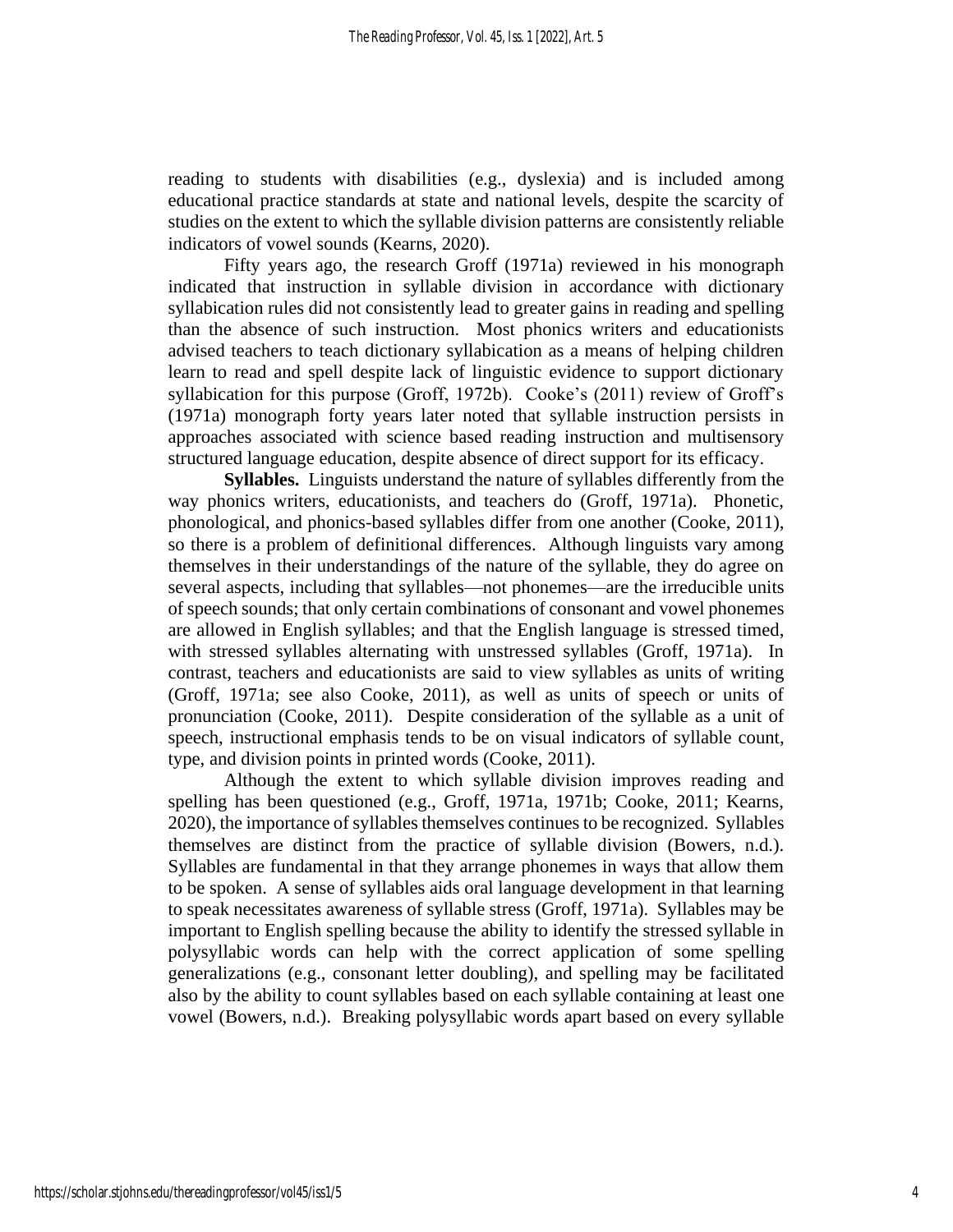having at least one vowel has been offered by Kearns (2020) as one alternative to syllable division rules or patterns.

**Syllable Boundaries.** Challenges associated with syllable division pertain not to the number of syllables in a word but rather to the division points, or boundaries, of syllables (Groff, 1971a). Disagreement over boundaries persists because pronunciation, of which spelling is merely a reflection, does not provide a basis for orthographic divisions (Hall, 1964, as cited in Groff, 1971a). While syllable division has been postulated to support word analysis and retention for both reading and spelling, it may actually be more problematic than helpful, given that spoken and written syllables do not always correspond and that syllable boundaries are not always clearly defined. Syllable boundaries lack the consistency and clarity that educators might prefer (Cooke, 2011). Cooke stated, "Because…pedagogical frameworks for syllable typing and division risk violating the nature of English phonology, we must question the efficacy and value of the continued teaching of multistep theoretical processes as aids to literacy" (p. 11).

**Syllable Division Patterns.** Kearns (2020) responded to Groff's (1971b) call for a regathering of information on the hypothesized value of instruction in dictionary syllabication. Kearns (2020) examined the extent to which the  $V_a/CV_b$ and  $V_aC/V_b$  syllable division patterns consistently reflect actual pronunciation of Va in bisyllabic and polysyllabic (three or more syllables) words frequently occurring in texts for students in grades one through eight. Syllable division strategies commonly teach that  $V_a$  is generally long in the former and short in the latter pattern.

Kearns's (2020) study yielded four key outcomes: (1) bisyllabic and polysyllabic VCCV words frequently followed the expected pronunciation of the VC/CV pattern, especially in analyses that compared long and short vowel cases and excluded reduced and other vowel sounds, but relatively less frequently when all vowels (long, short, reduced, and other) were analyzed together; (2) bisyllabic words with VCV letter strings followed the expected pronunciation of the V/CV pattern in just under half of occurrences and about two-thirds of the time when limiting the analysis to the comparison of long and short vowel cases; (3) in VCV words with more than two syllables, the  $V_a$  had the expected long sound in about one-third of instances; and (4) unstressed sounds applied to  $V_a$  contributed to generally low pattern reliability.

The limited reliability of syllable division patterns (especially the V/CV pattern) resulted from efforts "to impose order on a quasiregular orthography" (Kearns, 2020, p. S-153) that is not syllabically divisible (Bowers, n.d.). Based on his findings, and consistent with Cooke's (2011) questioning of syllable division efficacy, Kearns (2020) concluded that the time spent on such an "effort-intensive" strategy as syllable division is not well justified (Kearns, 2020, p. S-153).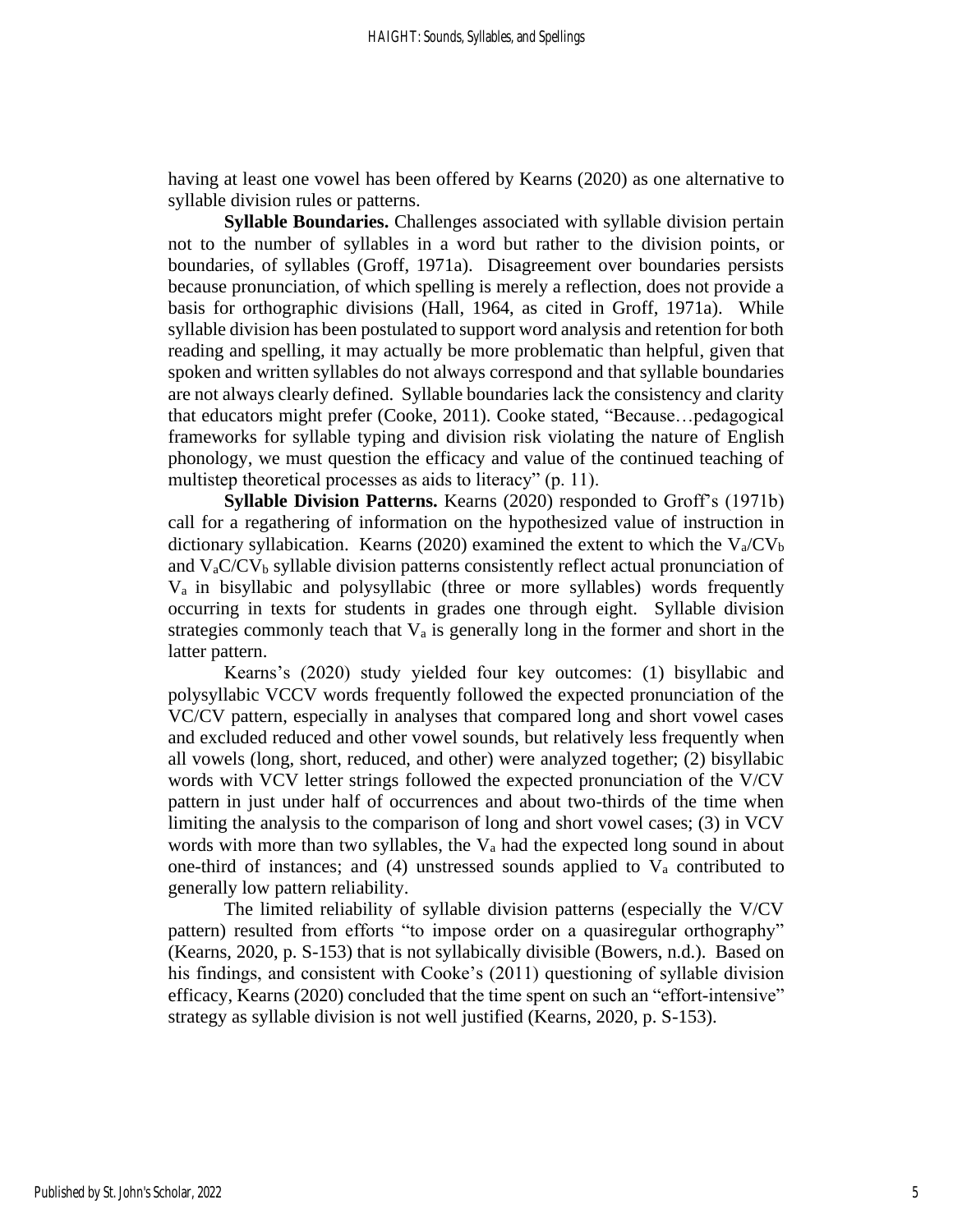Acknowledging that students still need strategies for reading longer words, Kearns (2020) noted Goodwin and Ahn's (2013) finding that teaching students to identify and use morphemes to read words has helped students at the elementary and middle school levels. Cooke (2011) noted that English orthography is morphophonemic and that teaching it with respect to morphology makes sense, as does keeping graphemes and morphemes intact rather than compromising them for the sake of syllable division patterns (Cooke, 2011). More research is needed on morphological approaches to instruction, but the emerging evidence is so far encouraging (Cooke, 2011).

#### *Sequencing*

Approaches such as science based reading instruction and multisensory structured language education tend to treat morphological and etymological aspects of orthography as advanced concepts to be reserved for later in their instructional sequences (Cooke, 2011). According to Bowers and Bowers (2018c), the practice of introducing morphology later in the instructional sequence has been referred to as the "'phonology first' hypothesis'" (p. 3); lacks an evidence base; assumes that the English language strictly follows the alphabetic principle, which maintains that letters represent sounds and that these letter-sound correspondences must be taught first; and does not consider that "most words that children need to learn at the start of instruction are multisyllabic and/or multimorphemic, and these words are far less regular in terms of phonics" (p. 3).

# *Irregularities / Exceptions*

Cooke (2011), Kearns (2020), and Bowers (n.d.) all challenged the labeling of phonetically irregular words as exceptions when they do not follow an expected pronunciation rule based on spelling or syllable division pattern. Kearns (2020) stated that, for V/CV patterns in his study, the so-called exceptions were more the rule. Cooke (2011) suggested that the existence of words that might be deemed exceptions to syllable division rules necessitates that teachers choose words for instruction that follow the patterns and that students guess when words do not processes that do not seem very scientific. According to Bowers (n.d.),

> syllabification cannot function because it isn't a consideration on which English orthography evolved—so it doesn't actually work. Anyone who has worked with syllabification tells me that there are many exceptions. Those exceptions are supposed to be telling us something. When a hypothesis fails to explain a significant portion of the data (has "exceptions") we are not supposed to blame the data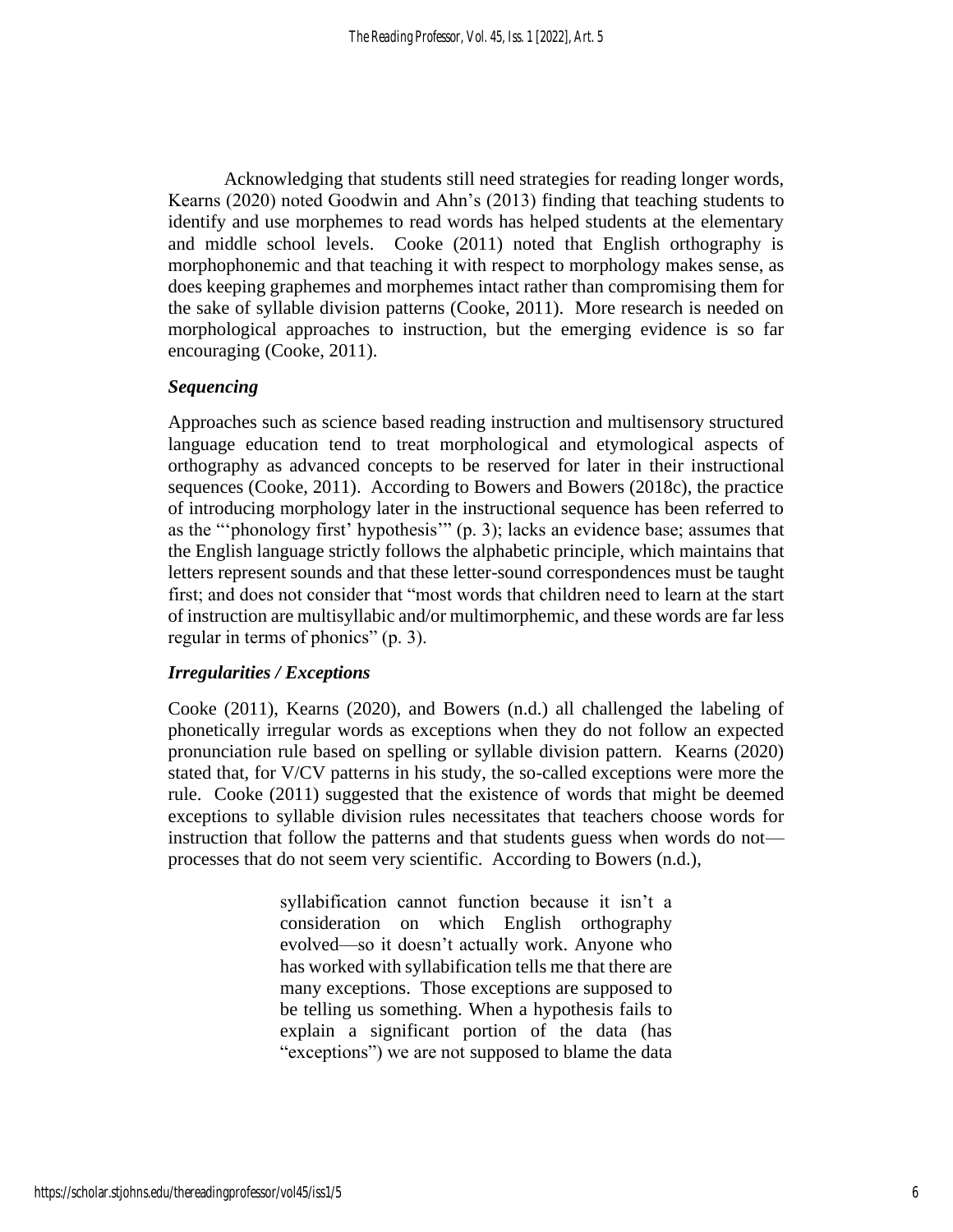(spelling) and continue to hold onto that hypothesis. We are supposed to reject the hypothesis and try alternative ones that do explain the data. (para. 12)

Exploration of alternative hypotheses may be done through a process such as Structured Word Inquiry (SWI; Bowers & Kirby, 2010), which does not dismiss multisyllabic or multimorphemic words as exceptions or irregularities when pronunciations are unexpected based on their spellings or syllable types. Rather, consideration is given to the fact that English prioritizes consistent spelling of morphemes over the consistent spelling of phonemes in order to preserve meanings and therefore is not purely alphabetic but rather morphophonemic (Bowers & Bowers, 2018b).

# *Spelling*

Spelling has been postulated to support reading development, but improved reading does not necessarily lead to improved spelling (Kilpatrick; 2015; Cunningham, Nathan, & Raher, 2011; Moats, 2006). Furthermore, spelling reportedly benefits little from phonics instruction. The National Reading Panel (National Institute of Child Health and Human Development [NICHHD], 2000) specifically noted that phonemic awareness training had little impact on the spelling skills of disabled readers, and systematic phonics instruction did not improve the spelling skills of older readers. The Panel noted that advancement through the grades coincides with a need for knowledge of "higher level regularities" that facilitates memory for word spellings, and this type of knowledge is "not covered in phonics programs" (National Institute of Child Health and Human Development [NICHHD], 2000, p. 2-95). The NRP report provided the following explanation:

> as readers move up in the grades, remembering the spellings of words is less a matter of applying lettersound correspondences and more a matter of knowing more advanced spelling patterns and morphologically based regularities which is not typically addressed in phonics instruction. (National Institute of Child Health and Human Development [NICHHD], 2000, p. 2-116)

The preceding quotation is significant because it (1) has implications for orthographic memory in older and struggling readers, (2) acknowledges the limitations of phonics instruction with respect to spelling outcomes, (3) and recognizes that remembering spellings has to do with knowing advanced patterns and morphologically based regularities. Given that improved spelling may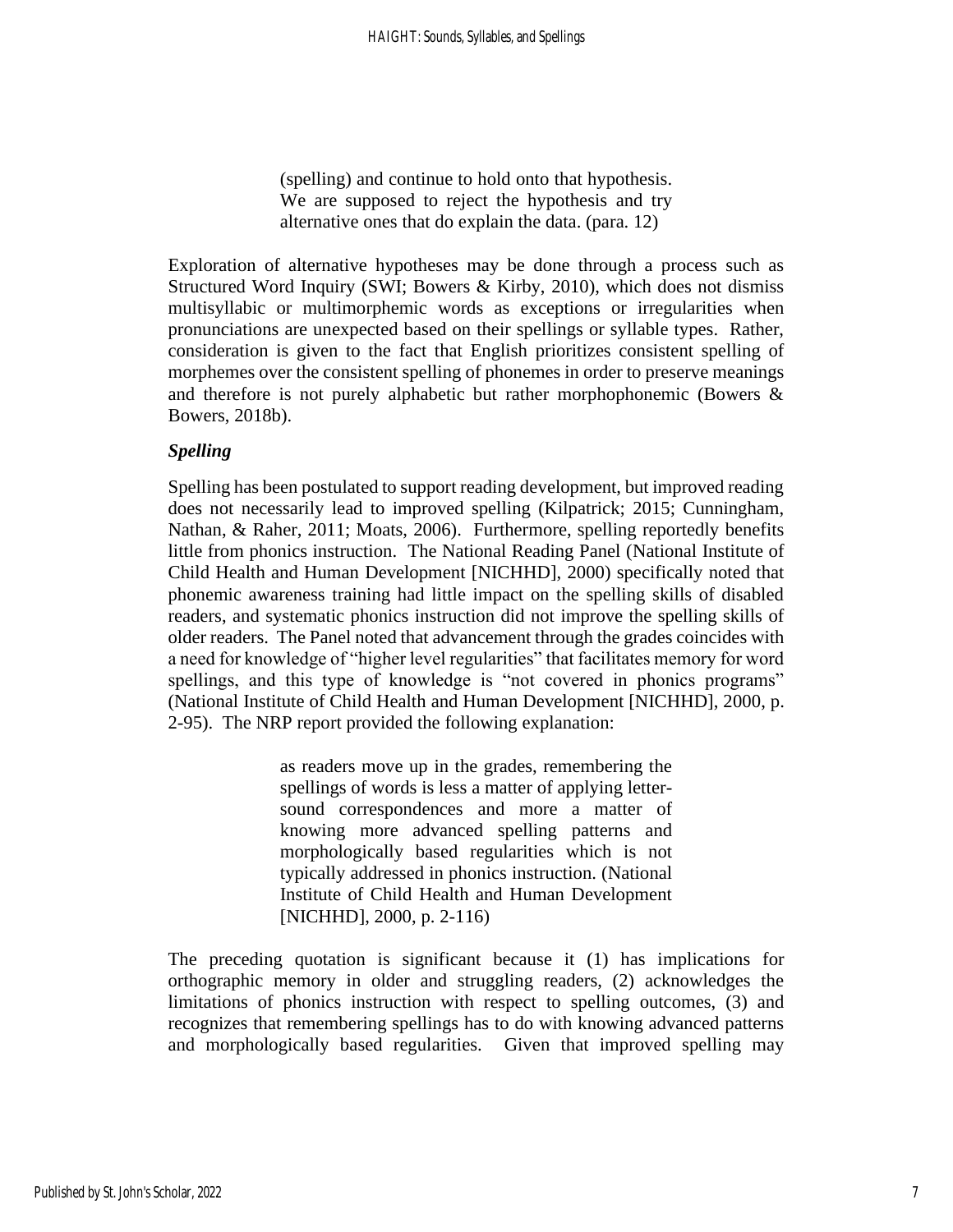translate to improved reading, it makes sense to emphasize morphology and related orthography (spellings) early on within instruction program sequences.

# *Orthographic Processing/Mapping*

How readers come to know the more advanced spelling patterns and morphological regularities noted above likely has to do with orthographic processing. The field has not always agreed on how to define the construct of *orthographic processing*. Cunningham et al. (2011) proposed the following operational definition:

> the ability to form, store, and access orthographic representations, which (a) specify the allowable order of letters within the orthography of a specific language, and (b) are themselves tightly linked to phonological, semantic, morphological, and syntactic information within the language in which they operate. (p. 263)

It would seem that an accurately processed and stored orthographic representation is one that has been orthographically mapped for future access. Orthographic mapping is a theory posited by Ehri (e.g., Ehri, 2014) to explain how children (1) develop mental representations of words such that words are recognized and read with automaticity, (2) spell words from memory, and (3) acquire new vocabulary from print (Ehri, 2014).

It is worth noting that Cunningham et al. (2011) linked orthography not only to phonology, but also to morphology, which deals with morphemes and their meanings, which in turn can promote not only vocabulary development but also memory for spellings because of their connection to meaning. This link reflects the idea that spelling is morphophonemic (Venezky, 1967), in that it reflects meaning first, and then sound. The connection between spelling and meaning may have implications for students with reading disabilities (e.g., dyslexia). As Bowers and Bowers (2017) explained,

> one obvious point to note is that most struggling readers are typically failing in the context of a curriculum that already emphasizes graphemephoneme correspondences. It may be that the continued emphasis on phonological training is less than optimal, especially for those children who have poor phonological-processing skills. By contrast, morphological instruction emphasizes the role that meaning plays in organizing spellings, and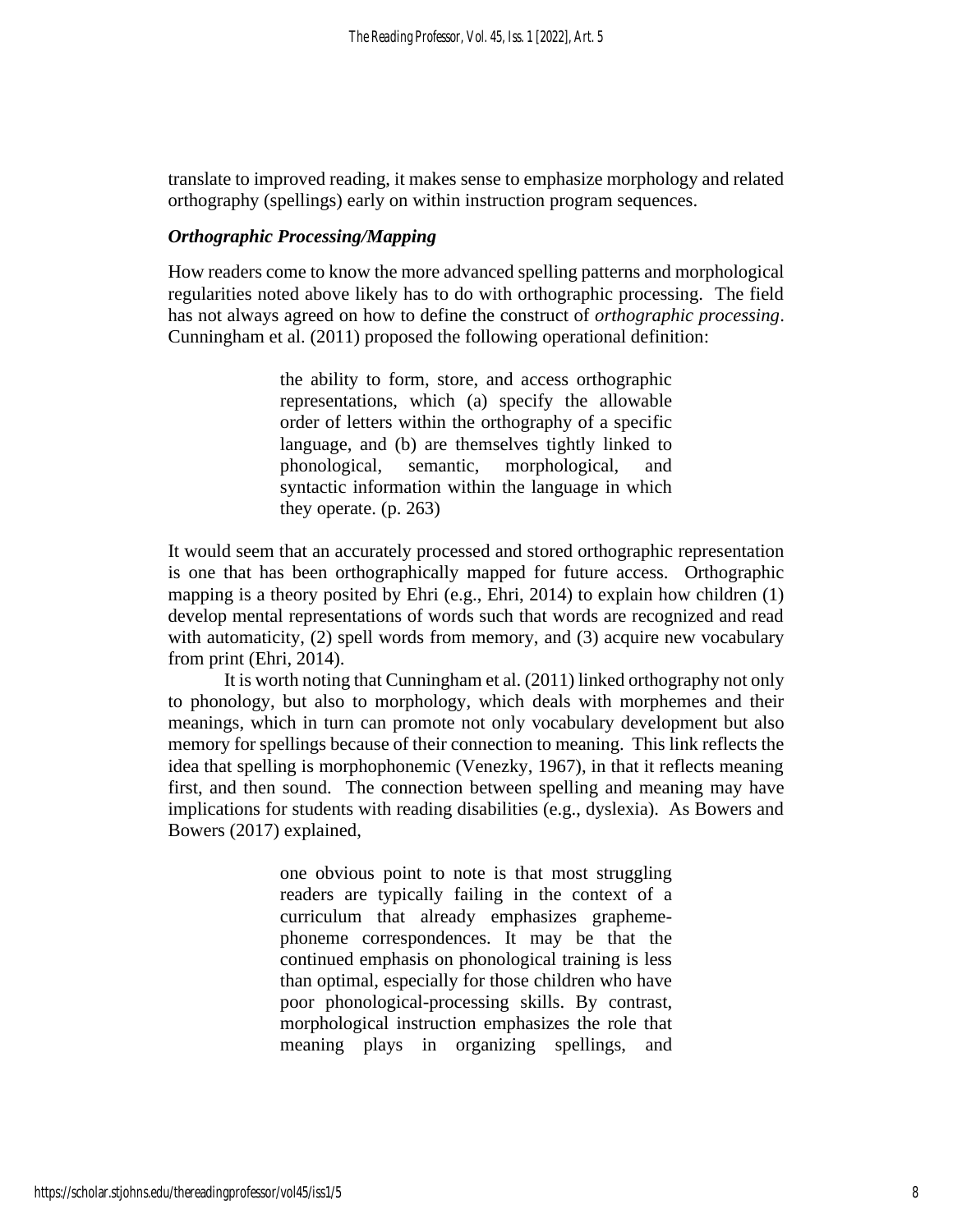accordingly, morphological interventions for struggling readers may take advantage of compensatory, as opposed to restitutive, processes. (p. 135)

Thus, an approach to spelling (orthography) that targets only letter-sound correspondence and ignores the meanings that morphemic spellings represent would be incomplete and would likely be less helpful to students identified as having the phonological processing challenges associated with dyslexia or reading disability.

But what about so-called irregular words or exceptions—words with patterns containing imperfect letter-sound correspondences? How are they orthographically mapped? Circling back to the topic of phonetic regularities and so-called irregularities (exceptions), we will now begin to explore an instructional approach that aims to address this matter by helping learners connect spelling to meaning. Such connection of spelling to meaning reveals that English spellings are not irregular or exceptional.

# **Part II. Morphophonemic Approaches to Spelling and Reading**

# **Morphological Instruction**

A meta-analysis by Goodwin and Ahn (2010) found that morphological instruction helped improve the phonological awareness, morphological awareness, vocabulary, reading comprehension, and spelling of children with literacy challenges. The authors suggested that morphological instruction might help support students with phonological processing weaknesses. A second meta-analysis by Goodwin and Ahn (2013) found that morphological instruction overall benefitted morphological knowledge, phonological awareness, decoding, vocabulary, and spelling of children with a range of learning profiles. Effects were greatest for younger students. The meta-analysis by Bowers, Kirby, and Deacon (2010) found that morphological instruction benefitted less able readers and was similarly effective in both younger and older readers.

These outcomes suggest that morphological instruction helps struggling readers. They challenge instructional sequences that emphasize morphology later rather than sooner (see also Bowers & Bowers, 2017) and that prioritize phonology (Bowers & Bowers, 2018c). As Goodwin and Ahn (2013) explained, "early morphological instruction may be particularly helpful perhaps because of the synergistic relationship between phonology and morphology and the larger repertoire of root and affix meanings available for use" (p. 279). Arguably, there is no compelling reason to prioritize phonological over morphological instruction.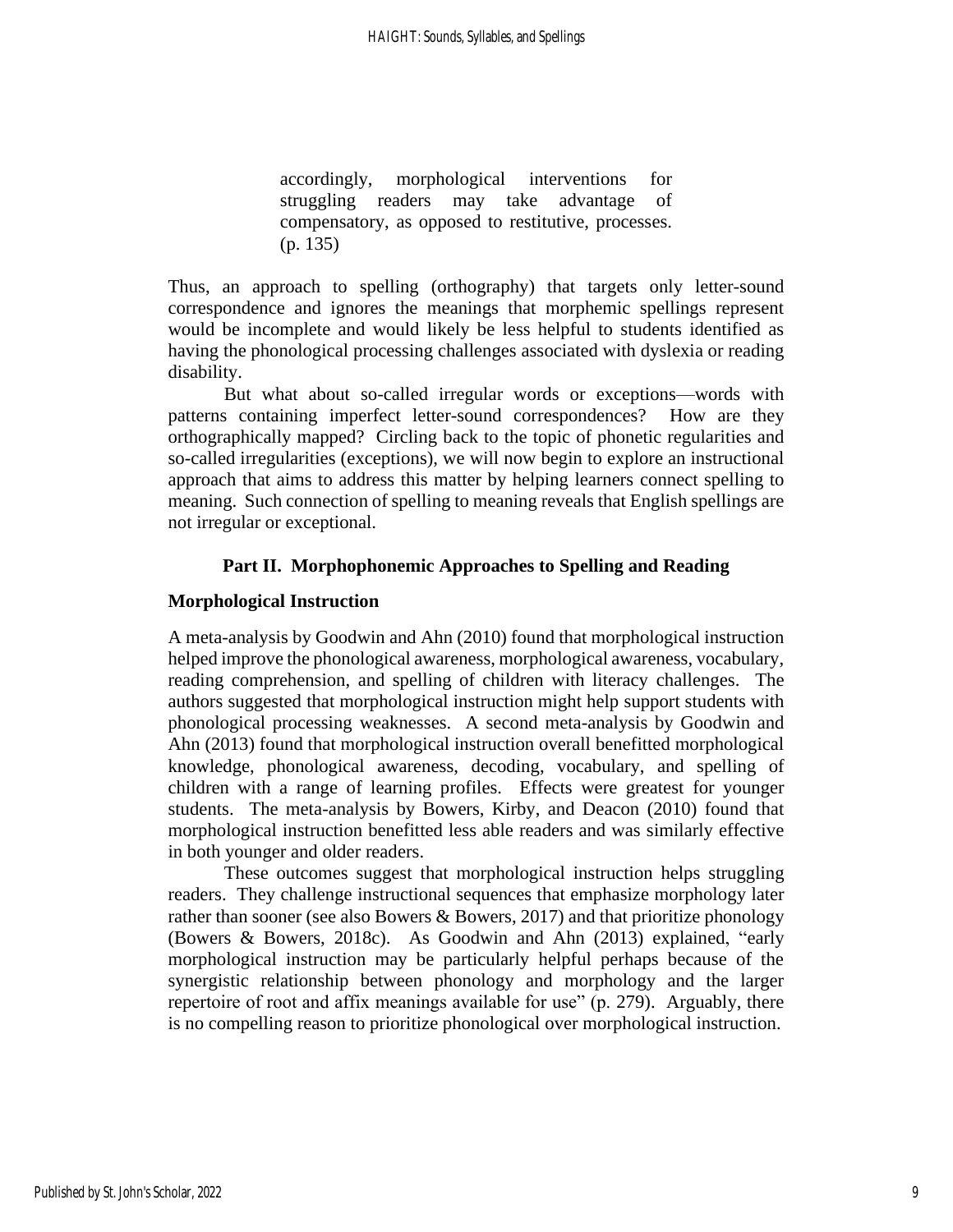Based on the previous discussion of systematic phonics and its references to the alphabetic system and alphabetic code, readers may discern that the alphabetic principle underlies systematic phonics instruction. The alphabetic principle maintains that the function of letters is to represent speech sounds (Bowers & Bowers, 2018a, 2018b) and that word spellings depend on word pronunciations (Bowers & Bowers, 2017). To be clear: the importance of learning grapheme-phoneme correspondences (GPCs) is not disputed (J. Bowers, 2020). But what is challenged is (1) the idea that English is strictly alphabetic, and (2) that words with unexpected pronunciations based on their graphemes are irregular, or exceptions. Even though there are experts who admit that English has an abundance of inconsistencies, they maintain that English is an alphabetic language (Bowers & Bowers, 2018b). In contrast, Bowers and Bowers (2018b) echo other experts (e.g., Venezky, 1967) in describing English as a morphophonemic language in which spelling represents both meaning and sound, prioritizing preservation of meaning through spellings.

Morphology is the study of morphemes, the smallest units of meaning that form words. Bases, prefixes, and suffixes are morphemes that combine to build multimorphemic words (Bowers, Kirby & Deacon, 2010). Structured Word Inquiry (SWI; Bowers & Kirby, 2010) is a process of morphological problem solving. This process entails analysis and synthesis of the morphemes to discern the meanings of unknown words. The idea, supported by research evidence, is that knowledge transfers from explicitly taught words to untaught derivations of the same words (Bowers & Kirby, 2010).

# **Structured Word Inquiry (SWI)**

The body of research literature on Structured Word Inquiry (SWI) is still small but promising (Hastings & Trexler, 2021). In 2010, Bowers and Kirby described the instructional philosophy of their study's experimental program with the name "structured word inquiry" (p. 524), a guided problem solving process of investigation of how word structure conveys meaning. Study results indicated that fourth- and fifth-grade students developed the knowledge and skills needed to expand their vocabulary beyond words they were taught as long as they knew the meaning of the base. The authors posited that morphological analysis might help students recognize a learned base in multimorphemic words that they might otherwise not notice without the knowledge gained through instruction. Their results suggested that students who were better able to apply the morphological problem solving process, the ones who knew what to look for, were the ones better equipped to recognize the morpheme that linked an unfamiliar word to a familiar one (Bowers & Kirby, 2010).

The investigative process that underlies SWI is illustrated in the following expansion of an example borrowed from Bowers and Kirby (2010). It illustrates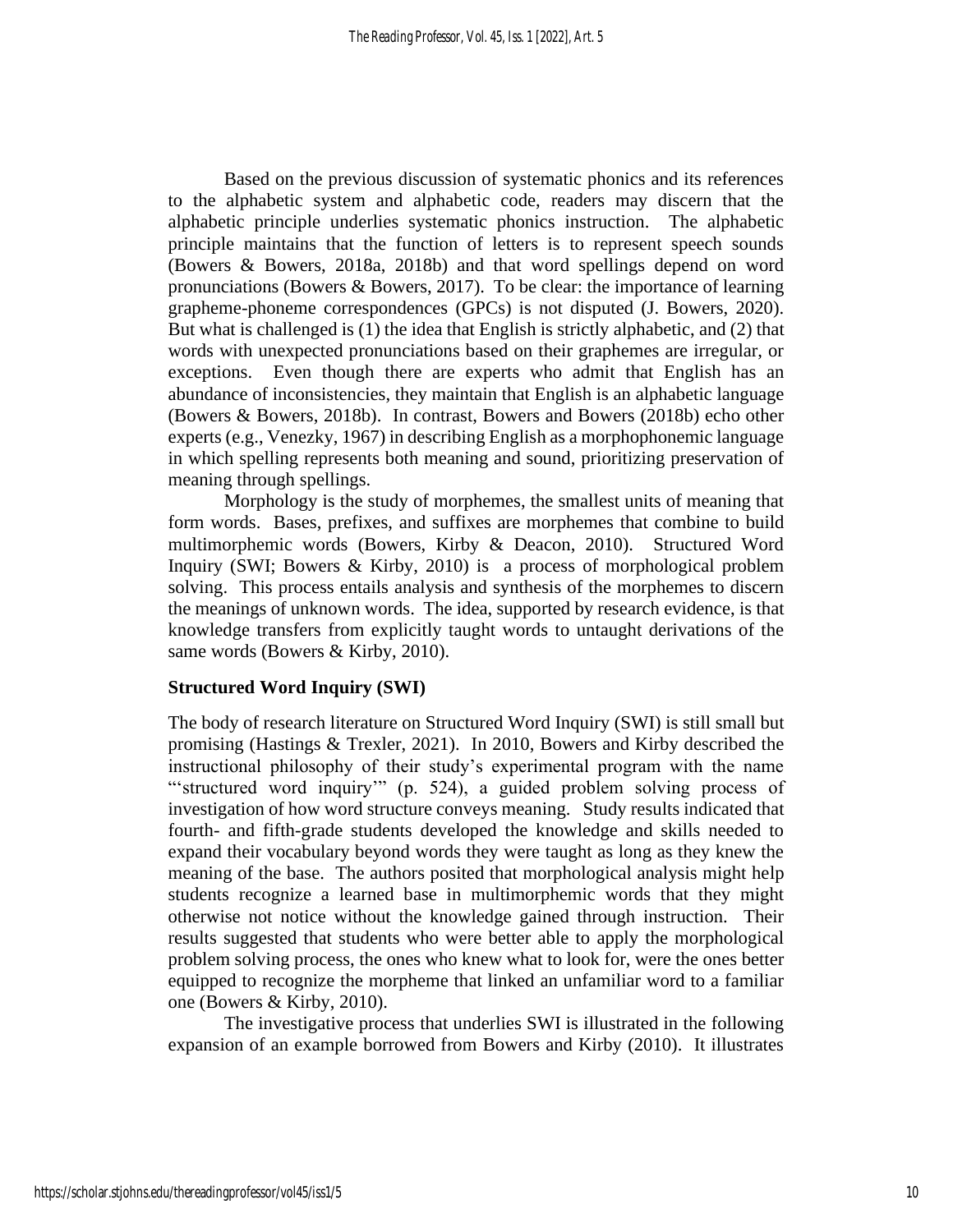the aforementioned point about knowledge transfer. It also illuminates some confounds relative to alphabetics and syllable division.

A student who has been explicitly taught the word *sign* now has a basis for understanding words containing the morpheme *sign*, such as *design* and *signal*. These two derivations apply affixes (prefix and suffix, respectively) to the base *sign*. This shows how morphological instruction calls attention to relationships among words built from the same base. It also shows learners that the silent  $\langle g \rangle$ in *sign* (which, in an alphabetic approach, might have been rendered an exception or a sight word to be memorized) actually has a role in marking the /g/ sound in *signal*.

Taking this example further, let us consider the related words *designate, signature, signify,* and *insignia*. Even though one may not have encountered these words in the past, the ability to link them to the word *sign* theoretically provides clues about meaning and explains why the word *sign* maintains its  $\leq g$   $\geq$  even though, in *sign*, it is not pronounced. Going even further to understand more about the  $\lt q \gt$ , an inquiry into the etymology of *sign* reveals the word's historical ties to Old French *signe* and Latin *signum* (see Etymonline.com).

Finally, circling back to the earlier discussion of syllabication and syllable boundaries, and using the word *designate* as an example, four observations can be made: (1) the word *designate* can be found in online dictionaries divided typographically as  $des / ig / nate$  and (2) phonetically as  $\ell$  de-zig-nāt/ or  $\ell$ děz-'ignāt′/ (see Merriam-Webster.com; see also thefreedictionary.com); (3) even though the  $\langle s \rangle$  is pronounced  $\langle z \rangle$  rather than  $\langle s \rangle$ , one familiar with the base *sign* is not likely to spell *designate* with < z > because spelling prioritizes meaning over sound representation (Bowers & Bowers, 2018b); and (4) morphological analysis would have the division be *de sign ate* (prefix, base, suffix) in order to keep the meaningful units (morphemes) intact.

The preceding examination is the nature and process of Structured Word Inquiry (SWI; Bowers & Kirby, 2010): it is indeed an inquiry into the intersection of orthographic morphology, phonology, and etymology. When spelling is taught with this problem-solving approach, the logic and order of spelling are revealed. And arguments and teaching practices favoring a purely alphabetic system, typographical syllable patterns and divisions, and irregular or exception words seem to lose their power.

#### **SWI and Critical Literacy**

Hastings and Trexler (2021) viewed SWI through the lens of critical literacy, examining and challenging the power dynamics of common instructional practices and philosophies. Critical literacy assumes the stance that ideology shapes practices within institutions and promotes interrogation of the connection between language and power. These authors argued that lack of knowledge depth with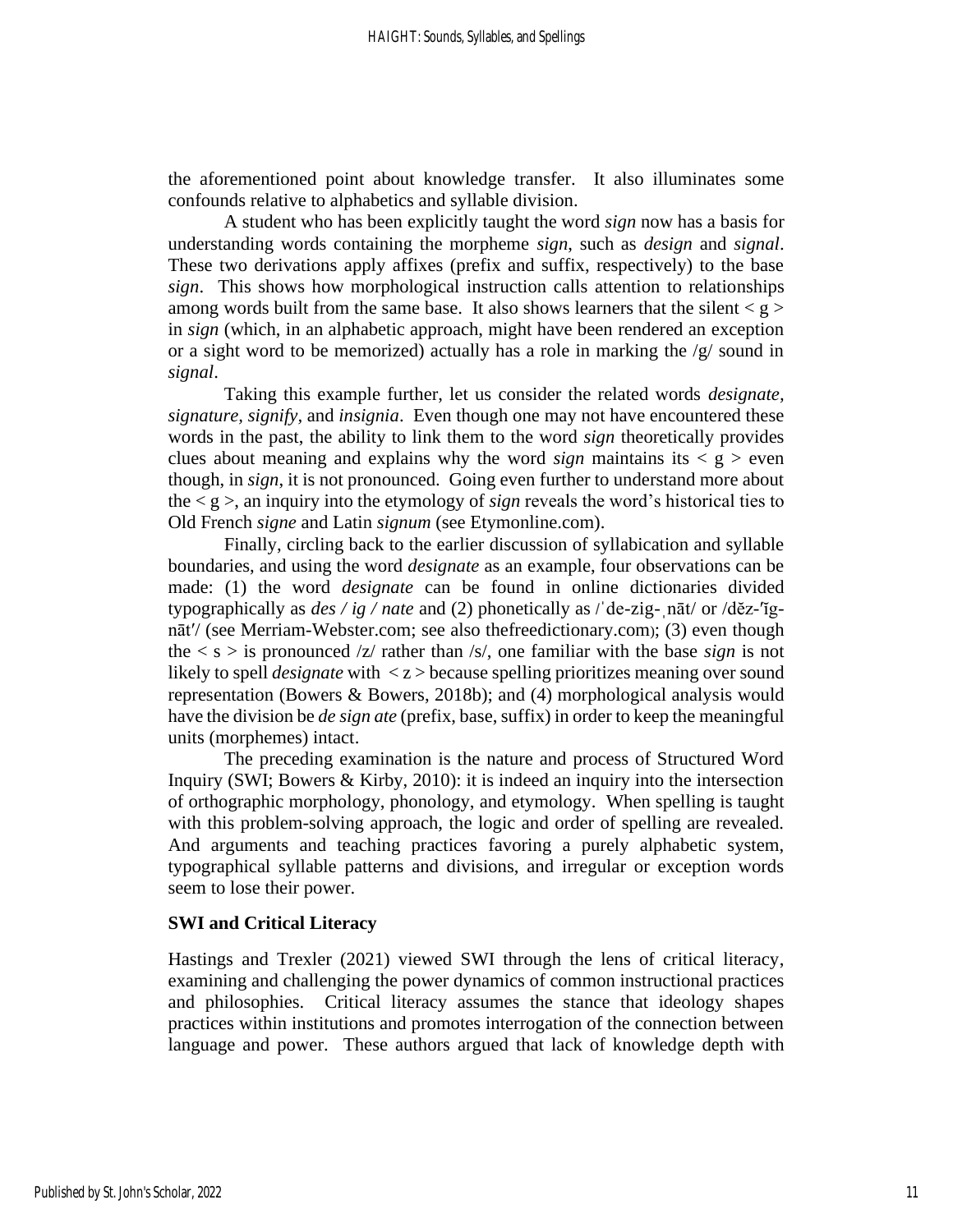respect to the triad of orthographic morphology, phonology, and etymology perpetuates the classification of nonconforming words as exceptions, or irregular, and leaves both educators and students with little other than memorization as an approach to address the nonconformities. The authors argued that such a surfacelevel approach, combined with the roles of teacher positioned as expert and student as passive recipient of instruction, is a call for transformation by way of disruption that allows teachers to increase their own knowledge through shared inquiry alongside their students (Hastings & Trexler, 2021).

Hastings and Trexler (2021) suggested that the process of investigating words through SWI creates a more equitable learning situation for both students and teachers. They posited that *inquiry* implies that neither teacher nor student initially possesses the answers. Perhaps this means that no one is an expert on every single word, and a process of inquiry allows both teachers and students to explore words as the need arises. As Hastings and Trexler (2021) explain,

> inquiries that derive from students' questions more noticeably disrupt the expectation for educators to determine the curriculum or fulfill the role of "expert,"—thereby challenging hierarchical power dynamics by constructing reciprocal learning opportunities. In reciprocal relationships, educators and students inspire each other's curiosity and share in the role of leading one another towards deeper understanding. (p. 16)

This is not to say that teachers should not be knowledgeable or well-prepared or experts; rather, it means that the process of inquiry is shared, rather than the teacher assuming a position of power and control over the entire lesson from start to finish. SWI is a process that involves teachers and students working together to apply a problem-solving process to word learning.

A hallmark of critical literacy is the notion of multiplicity. The three dimensions of SWI (morphology, phonology, and etymology) are consistent with the notion of multiplicity in that the single dimension of phonology is not privileged over the other dimensions of morphology and etymology (Hastings & Trexler, 2021). As Venezky (1967) stated, "the simple fact is that the present orthography is not merely a letter-to-sound system riddled with imperfections, but, instead, a more complex and more regular relationship wherein phoneme and morpheme share leading roles" (p. 77).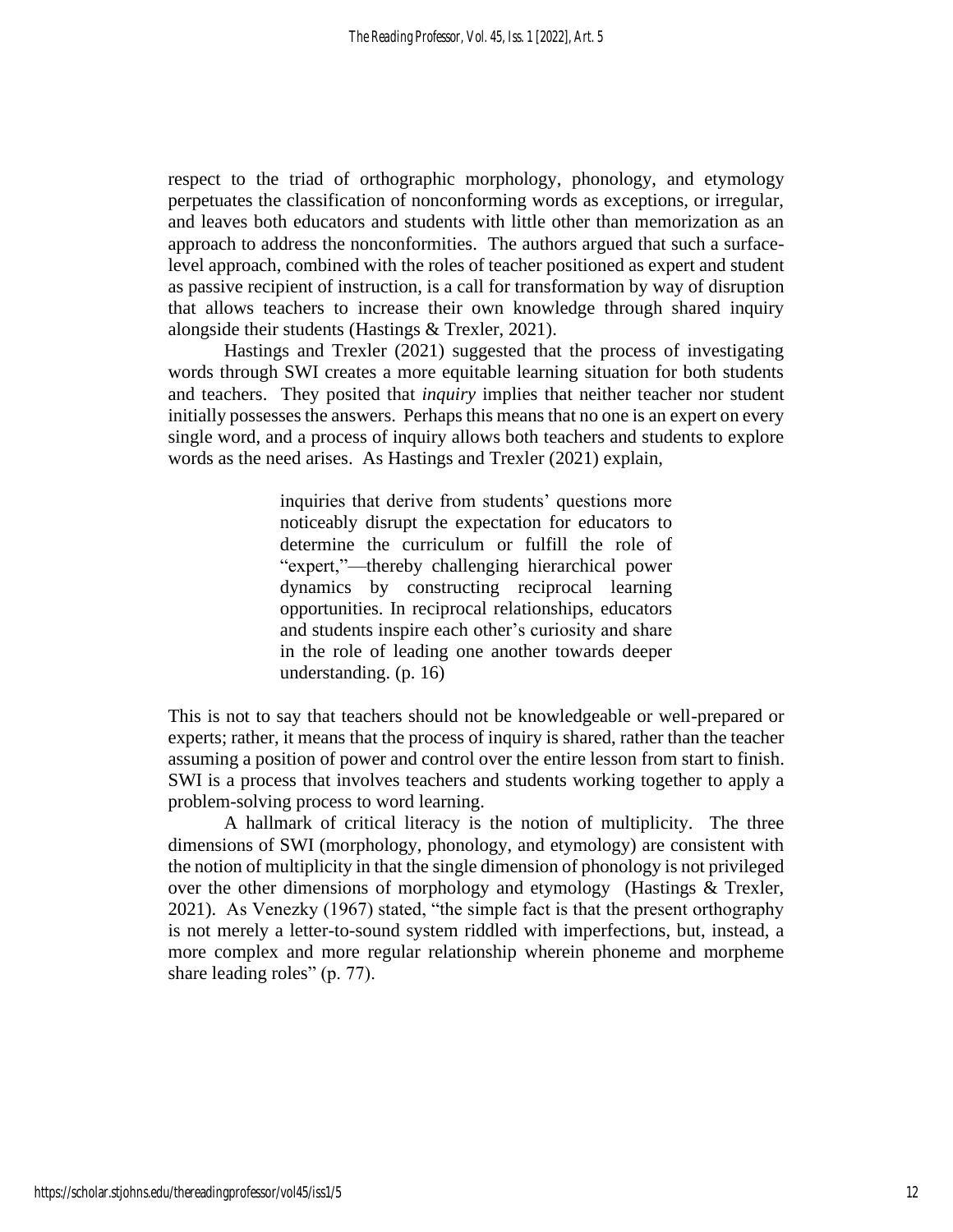# **Motivational Considerations**

Hastings and Trexler's (2021) critical literacy perspective brings us full circle. If we view SWI through the lens of critical literacy, we may see that it challenges some longstanding practices and ideas associated with systematic phonics (e.g., phonics first, irregularities and exceptions, syllable division) that persist. In their argument against phonics for older students, Ivey and Baker (2004) noted that too much focus on systematic phonics interventions detracts from the multidimensionality and interactivity associated with literacy growth and reading experiences, and that it does not motivate adolescents to read independently beyond the classroom. A critical view (Hastings  $&$  Trexler, 2021) gives us pause to consider that teacher-centered, scripted programs with strict scopes and sequences delivered to passive students are unlikely motivating and may not be the best approach, especially for struggling readers with phonological processing problems (Bowers & Bowers, 2017).

#### **Conclusion**

Nothing in this discussion should be construed as dismissing the importance and necessity of learning foundational skills such as grapheme-phoneme correspondences, the concept of a syllable, or phonics. Rather, this discussion considers where the instructional emphasis should be, when, for how long, and for whom. Even though some of the literature found morphological instruction most beneficial to younger students, older struggling readers and spellers arguably may need something more than, or different from, systematic phonics. Offered for consideration is that older students, especially those who have not succeeded with phonics-based approaches due to phonological processing weaknesses, may benefit from—or be more motivated to engage in—instruction in word recognition and spelling that is thoughtful and age appropriate (Ivey  $\&$  Baker, 2004), that promotes understanding of the logic of English spelling and its representation of meaning, and that could potentially motivate independent reading for enjoyment (Bowers & Bowers, 2018b). This exploratory article examines the research literature challenging the late positioning of morphology within instructional sequences and considers the interaction of morphology, phonology, and etymology in word learning that, because of its meaningful nature, may have the potential to help students anchor spellings in orthographic memory, build their reading vocabulary, and potentially motivate them to read on their own.

#### References

Bowers, P. N. (n.d.). What is important about syllables! Retrieved from https://www.realspellers.org/10-comments/unsorted-comments/1186 what-is-important-about-syllables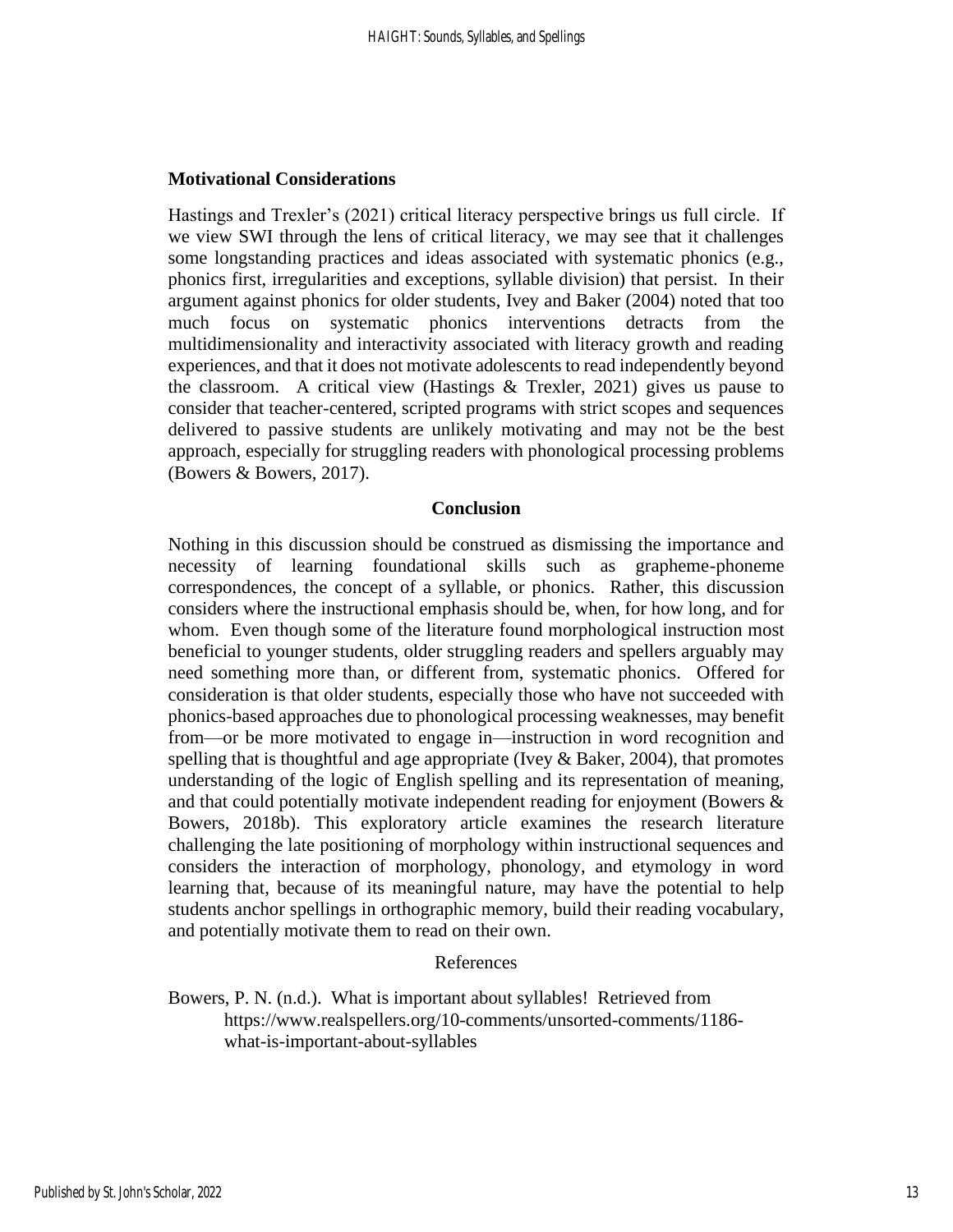- Bowers, J. S. (2020). Reconsidering the evidence that systematic phonics is more Effective than alternative methods of reading instruction. *Educational Psychology Review, 32*, 681–705. https://doi.org/10.1007/s10648-**019**- 09515-y (Links to an external site.)
- Bowers, P. N., & Kirby, J. R. (2010). Effects of morphological instruction on Vocabulary acquisition. *Reading and Writing: An Interdisciplinary Journal, 23*, 515–537. doi:10.1007/s11145-009-9172-z
- Bowers, P. N., Kirby, J. R., Deacon, S. H. (2010). Effects of morphological instruction on literacy skills: a systematic review of the literature. *Review of Educational Research, 80*(2), 144-179.
- Bowers, J. S. & Bowers, P. N. (2017). Beyond phonics: The case for teaching children the logic of the English spelling system. *Educational Psychologist 52*(2), 124-141.
- Bowers, J. S., & Bowers, P. N. (2018a). The importance of correctly characterising the English spelling system when devising and evaluating methods of reading instruction: Comment on Taylor, Davis, and Rastle (2017). *Quarterly Journal of Experimental Psychology*, 1-4. Experimental Psychological Society.
- Bowers, J. S., & Bowers, P. N. (2018b). Progress in reading instruction requires a Better understanding of the English spelling system. *Current Directions in Psychological Science*, 1-6. Authors.
- Bowers, J. S., & Bowers, P. N. (2018c). There is no evidence to support the hypothesis that systematic phonics should precede morphological instruction: Response to Rastle and colleagues. PsyArXiv. doi:10.31234/osf.io/zg6wr
- Cooke, G. (2011). Making sense of syllables: A phonological explanation of a Pedagogical problem. Retrieved from Making Sense of Syllables (Cooke 2011) | Linguist~Educator Exchange (linguisteducatorexchange.com)
- Cunningham, A. E., Nathan, R. G., & Raher, K. S. (2011). Orthographic processing in models of word recognition. In M. L. Kamil, P. D. Pearson, E. B. Moje, & P. P. Afflerbach (Eds.), *Handbook of reading research*, volume IV (pp. 259-285). Routledge.
- Ehri, L. C. (2014). Orthographic mapping in the acquisition of sight word reading, Spelling memory, and vocabulary learning. *Scientific Studies of Reading, 18*(1), 5-21. doi: 10.1080/10888438.2013.819356